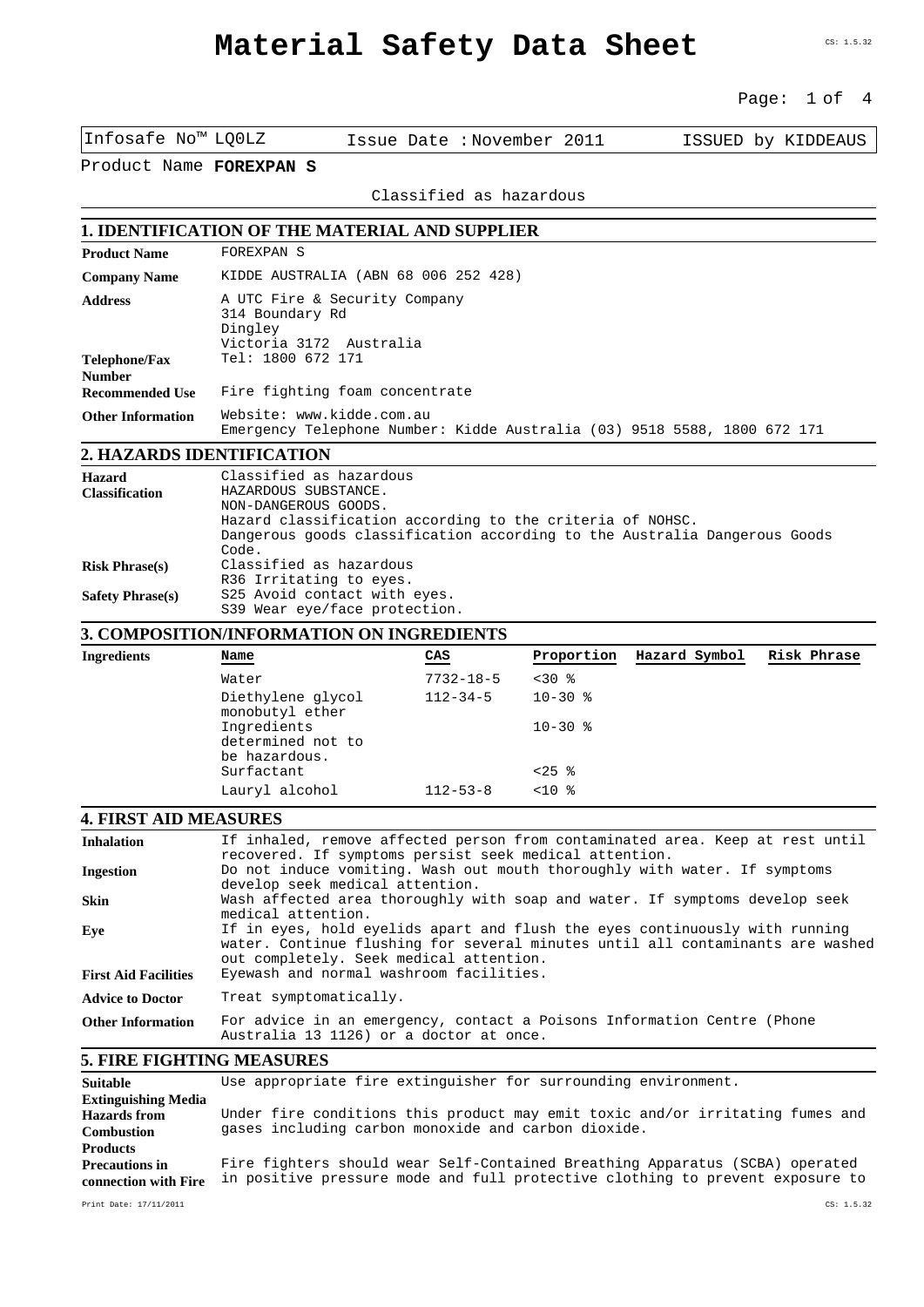# **Material Safety Data Sheet**

#### Page: 2 of 4

| Infosafe No™ LQ0LZ                             | Issue Date: November 2011<br>ISSUED by KIDDEAUS                                                                                                                                                                                                                                                                                                                                                                                                                                                                                            |  |  |  |  |  |  |
|------------------------------------------------|--------------------------------------------------------------------------------------------------------------------------------------------------------------------------------------------------------------------------------------------------------------------------------------------------------------------------------------------------------------------------------------------------------------------------------------------------------------------------------------------------------------------------------------------|--|--|--|--|--|--|
| Product Name FOREXPAN S                        |                                                                                                                                                                                                                                                                                                                                                                                                                                                                                                                                            |  |  |  |  |  |  |
|                                                | Classified as hazardous                                                                                                                                                                                                                                                                                                                                                                                                                                                                                                                    |  |  |  |  |  |  |
|                                                | vapours or fumes. Water spray may be used to cool down heat-exposed<br>containers. Fight fire from safe location. This product should be prevented<br>from entering drains and watercourses.                                                                                                                                                                                                                                                                                                                                               |  |  |  |  |  |  |
|                                                | <b>6. ACCIDENTAL RELEASE MEASURES</b>                                                                                                                                                                                                                                                                                                                                                                                                                                                                                                      |  |  |  |  |  |  |
| <b>Emergency</b><br><b>Procedures</b>          | Wear appropriate personal protective equipment and clothing to minimise<br>exposure. Increase ventilation. If possible contain the spill. Place inert<br>absorbent material onto spillage. Collect the material and place into a<br>suitable labelled container. Do not dilute material but contain. Dispose of<br>waste according to the applicable local and national regulations.<br>Ιf<br>contamination of sewers or waterways occurs inform the local water and waste<br>management authorities in accordance with local regulations. |  |  |  |  |  |  |
| 7. HANDLING AND STORAGE                        |                                                                                                                                                                                                                                                                                                                                                                                                                                                                                                                                            |  |  |  |  |  |  |
| <b>Precautions for Safe</b><br><b>Handling</b> | Use only in a well ventilated area. Keep containers sealed when not in use.<br>Prevent the build up of mists or vapours in the work atmosphere. Avoid<br>inhalation of vapours and mists, and skin or eye contact. Maintain high<br>standards of personal hygiene i.e. Washing hands prior to eating, drinking,<br>smoking or using toilet facilities.                                                                                                                                                                                     |  |  |  |  |  |  |
| <b>Conditions for Safe</b><br><b>Storage</b>   | Store in a cool, dry, well-ventilated area, out of direct sunlight. Store in<br>suitable, labelled containers. Keep containers closed when not in use. Ensure<br>that storage conditions comply with applicable local and national regulations.<br>Store between -9°C and 50°C.                                                                                                                                                                                                                                                            |  |  |  |  |  |  |
| <b>Storage</b><br><b>Temperatures</b>          | Store between -9°C and 50°C.                                                                                                                                                                                                                                                                                                                                                                                                                                                                                                               |  |  |  |  |  |  |
|                                                | <b>8. EXPOSURE CONTROLS/PERSONAL PROTECTION</b>                                                                                                                                                                                                                                                                                                                                                                                                                                                                                            |  |  |  |  |  |  |
| <b>National Exposure</b><br><b>Standards</b>   | No exposure standards have been established for the mixture by the National<br>Occupational Health & Safety Commission (NOHSC). However, over-exposure to<br>some chemicals may result in enhancement of pre-existing adverse medical<br>conditions and/or allergic reactions and should be kept to the least possible<br>levels.                                                                                                                                                                                                          |  |  |  |  |  |  |
| <b>Biological Limit</b><br><b>Values</b>       | No biological limits allocated.                                                                                                                                                                                                                                                                                                                                                                                                                                                                                                            |  |  |  |  |  |  |
| <b>Engineering</b><br><b>Controls</b>          | Provide sufficient ventilation to keep airborne levels below the exposure<br>limits. Where vapours or mists are generated, particularly in enclosed areas,<br>and natural ventilation is inadequate, a local exhaust ventilation system is<br>required.                                                                                                                                                                                                                                                                                    |  |  |  |  |  |  |
| <b>Respiratory</b><br><b>Protection</b>        | If engineering controls are not effective in controlling airborne exposure<br>then an approved respirator with a replaceable mist/particulate filter should<br>be used. Reference should be made to Australian/New Zealand Standards AS/NZS<br>1715, Selection, Use and Maintenance of Respiratory Protective Devices; and<br>AS/NZS 1716, Respiratory Protective Devices, in order to make any necessary<br>changes for individual circumstances.                                                                                         |  |  |  |  |  |  |
| <b>Eye Protection</b>                          | Safety glasses with side shields or chemical goggles should be worn. Final<br>choice of appropriate eye/face protection will vary according to individual<br>circumstances. Eye protection devices should conform with Australian/New<br>Zealand Standard AS/NZS 1337 - Eye Protectors for Industrial Applications.                                                                                                                                                                                                                        |  |  |  |  |  |  |
| <b>Hand Protection</b>                         | Wear gloves of impervious material, such as PVC. Final choice of appropriate<br>gloves will vary according to individual circumstances i.e. methods of<br>handling or according to risk assessments undertaken. Reference should be made<br>to AS/NZS 2161.1: Occupational protective gloves - Selection, use and<br>maintenance.                                                                                                                                                                                                          |  |  |  |  |  |  |
| <b>Body Protection</b>                         | Suitable protective work wear, e.g. cotton overalls buttoned at neck and wrist<br>is recommended. Chemical resistant apron is recommended where large quantities<br>are handled.                                                                                                                                                                                                                                                                                                                                                           |  |  |  |  |  |  |
|                                                | 9. PHYSICAL AND CHEMICAL PROPERTIES                                                                                                                                                                                                                                                                                                                                                                                                                                                                                                        |  |  |  |  |  |  |

| Appearance           | Water white liquid   |  |  |  |
|----------------------|----------------------|--|--|--|
| Odour                | Sweet wax like odour |  |  |  |
| <b>Melting Point</b> | $-15°C$              |  |  |  |
| <b>Boiling Point</b> | $100^{\circ}$ C      |  |  |  |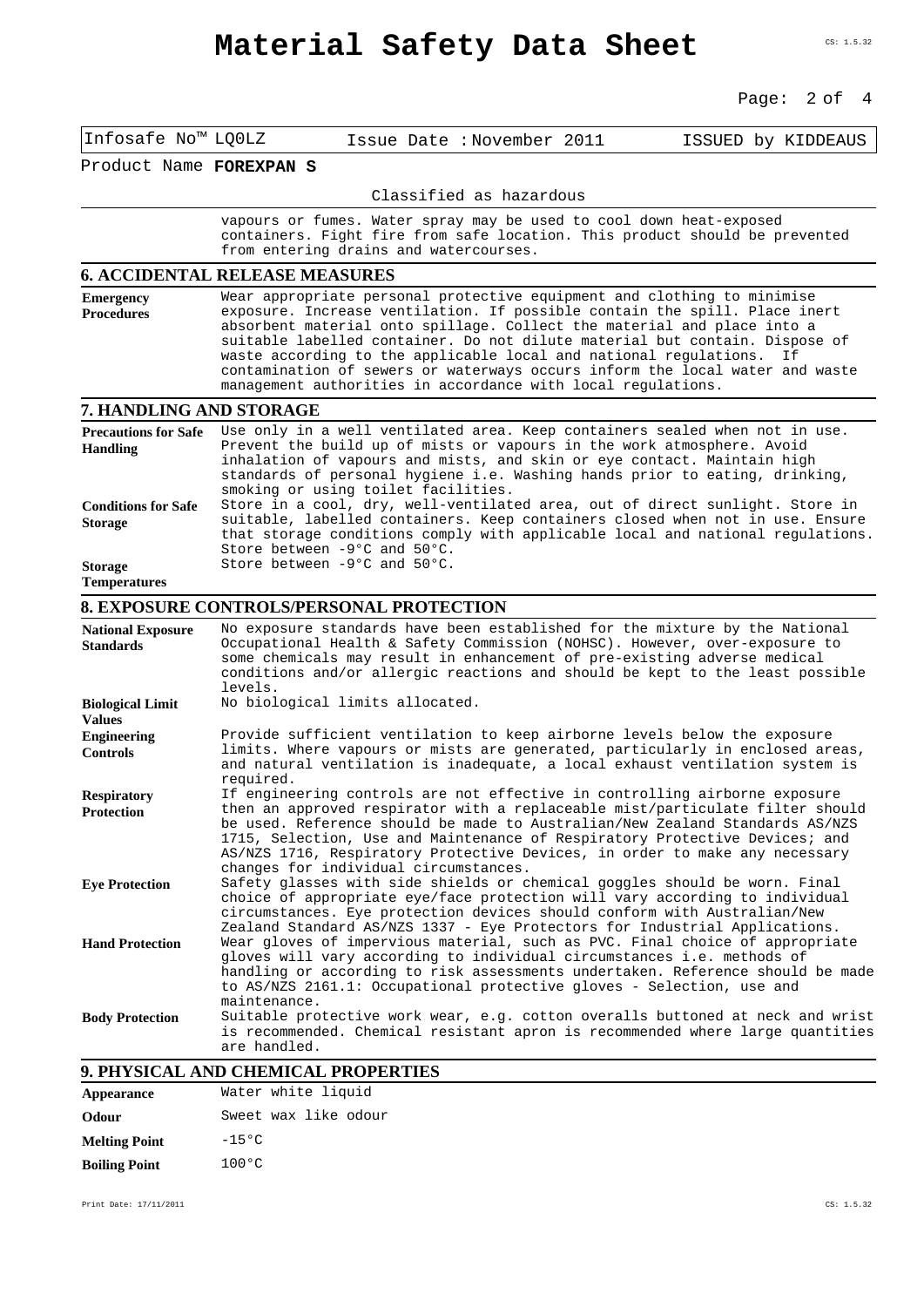## **Material Safety Data Sheet**

|                                                                                 | 3 of<br>4<br>Page:                                                                                                                                             |
|---------------------------------------------------------------------------------|----------------------------------------------------------------------------------------------------------------------------------------------------------------|
| Infosafe No™ LQ0LZ                                                              | Issue Date: November 2011<br>ISSUED by KIDDEAUS                                                                                                                |
| Product Name FOREXPAN S                                                         |                                                                                                                                                                |
|                                                                                 | Classified as hazardous                                                                                                                                        |
| <b>Solubility in Water</b>                                                      | Miscible                                                                                                                                                       |
| <b>Specific Gravity</b>                                                         | 1.03                                                                                                                                                           |
| pH Value                                                                        | $7 - 8$                                                                                                                                                        |
| <b>Vapour Pressure</b>                                                          | Not available                                                                                                                                                  |
| <b>Vapour Density</b><br>$(Air=1)$                                              | Not available                                                                                                                                                  |
| <b>Evaporation Rate</b>                                                         | Not available                                                                                                                                                  |
| <b>Flash Point</b>                                                              | $>116$ °C                                                                                                                                                      |
| <b>Flammability</b>                                                             | Non flammable                                                                                                                                                  |
| <b>Auto-Ignition</b><br><b>Temperature</b>                                      | Not applicable                                                                                                                                                 |
| <b>Flammable Limits -</b><br>Lower                                              | Not available                                                                                                                                                  |
| <b>Flammable Limits -</b><br><b>Upper</b>                                       | Not available                                                                                                                                                  |
|                                                                                 | <b>10. STABILITY AND REACTIVITY</b>                                                                                                                            |
| <b>Chemical Stability</b>                                                       | Stable under normal conditions of storage and handling.                                                                                                        |
| <b>Conditions to Avoid</b>                                                      | Extremes of temperature and direct sunlight.                                                                                                                   |
| Incompatible                                                                    | Strong oxidizing agents.                                                                                                                                       |
| <b>Materials</b><br><b>Hazardous</b><br><b>Decomposition</b><br><b>Products</b> | Thermal decomposition of product and/or containers may result in the release<br>of toxic and/or irritating fumes including carbon monoxide and carbon dioxide. |
| <b>Hazardous</b><br>Polymerization                                              | Will not occur.                                                                                                                                                |
|                                                                                 | <b>11. TOXICOLOGICAL INFORMATION</b>                                                                                                                           |
| <b>Toxicology</b>                                                               | No toxicity data available for this material.                                                                                                                  |
| <b>Information</b><br><b>Inhalation</b>                                         | Inhalation of product vapours may cause irritation of the nose, throat and                                                                                     |
| <b>Ingestion</b>                                                                | respiratory system.<br>Ingestion of this product may irritate the gastric tract causing nausea and<br>vomiting.                                                |
| Skin                                                                            | May be irritating to skin. The symptoms may include redness, itching and<br>May cause sensitisation by skin contact.<br>swelling.                              |
| Eye                                                                             | Irritating to eyes. On eye contact this product will cause tearing, stinging,<br>blurred vision, and redness.                                                  |
| <b>Chronic Effects</b>                                                          | Not available                                                                                                                                                  |
|                                                                                 | <b>12. ECOLOGICAL INFORMATION</b>                                                                                                                              |
| <b>Ecotoxicity</b>                                                              | No ecological data are available for this material.                                                                                                            |
| Persistence /<br><b>Degradability</b>                                           | Not available                                                                                                                                                  |
| <b>Mobility</b>                                                                 | Miscible in water.                                                                                                                                             |
| <b>Environ. Protection</b>                                                      | Prevent this material entering waterways, drains and sewers.                                                                                                   |
|                                                                                 | <b>13. DISPOSAL CONSIDERATIONS</b>                                                                                                                             |
| <b>Disposal</b><br><b>Considerations</b>                                        | The disposal of the spilled or waste material must be done in accordance with<br>applicable local and national regulations.                                    |
|                                                                                 | <b>14. TRANSPORT INFORMATION</b>                                                                                                                               |
| <b>Transport</b><br><b>Information</b>                                          | Not classified as Dangerous Goods according to the Australian Code for the<br>Transport of Dangerous Goods by Road and Rail. (7th edition)                     |